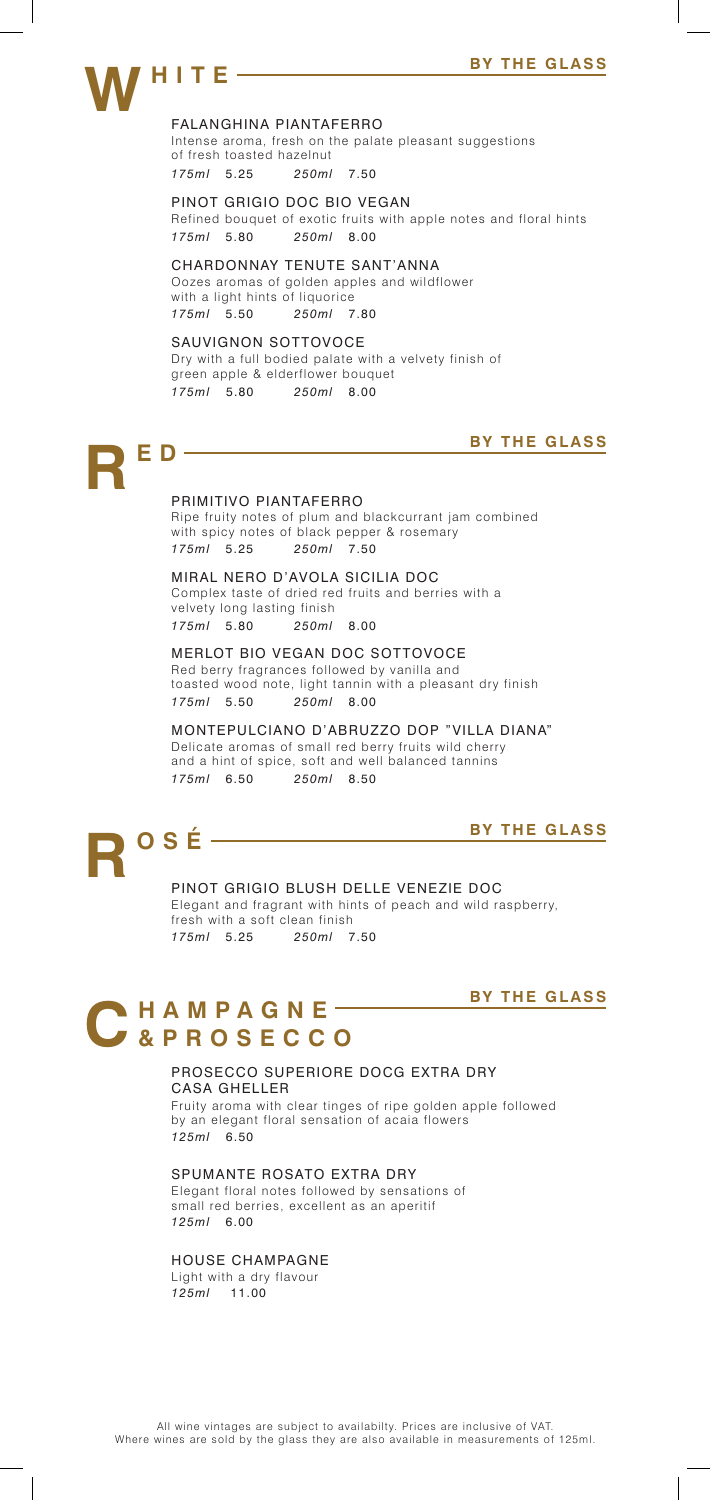| HITE                                                                                                                                                                                                                                                                                                               |     |
|--------------------------------------------------------------------------------------------------------------------------------------------------------------------------------------------------------------------------------------------------------------------------------------------------------------------|-----|
| FALANGHINA PIANTAFERRO                                                                                                                                                                                                                                                                                             | 23  |
| Intense aroma, fresh on the palate pleasant suggestions<br>of fresh toasted hazelnut<br>Origin: Campagnia, Italy . Grapes: 100% Falanghina . 12% vol                                                                                                                                                               |     |
|                                                                                                                                                                                                                                                                                                                    |     |
| SOAVE DOC VILLA BORGHETTI<br>Fruity fragrances reminiscent of golden delicious apples<br>& white peaches with some floral notes<br>Origin: Veneto, Italy<br>Grapes: Garganega, Trebbiano di Soave, Chardonnay . 12.5% vol                                                                                          | 28  |
|                                                                                                                                                                                                                                                                                                                    |     |
| SAUVIGNON SOTTOVOCE<br>Dry with a full bodied palate with a velvety finish<br>of green apple & elderflower bouquet<br>Origin: Veneto, Italy . Grapes: 100% Sauvignon . 12% vol                                                                                                                                     | 28  |
| PINOT GRIGIO DOC BIO VEGAN<br>Refined bouquet of exotic fruits with apple notes and floral hints,<br>a refined acidity and appealing tanginess on the palate<br>Origin: Veneto, Italy . Grapes: 100% Pinot Grigio . 12% vol                                                                                        | 27  |
| PASSERINA TERRE DI CHIETI                                                                                                                                                                                                                                                                                          | 26  |
| Delicate on the nose with floral sensations and<br>fresh fruity notes with a good body and persistence<br>Origin: Abruzzo, Italy . Grapes: 100% Passerina . 12.5% vol                                                                                                                                              |     |
| GAVI DI GAVI DOCG CONTI SPERONI                                                                                                                                                                                                                                                                                    | 35  |
| Delicious aromas of almond trees in blossom, dry and<br>harmonious with a slight bittersweet sensation on the palate<br>Origin: Piemonte, Italy . Grapes: 100% Cortese . 12.5% vol                                                                                                                                 |     |
| MIRAL GRILLO SICILIA DOC                                                                                                                                                                                                                                                                                           | 26  |
| Fresh and fragrant with aromas of Sicilian citrus fruits<br>crisp and refreshing with a long dry finish<br>Origin: Sicily, Italy . Grapes: 100% Grillo . 13% vol                                                                                                                                                   |     |
| FIANO DEL SALENTO PIETRARICCIA SURANI<br>Delightful bouquet of fruity aromas with notes of apple and<br>citrus fruits, balanced acidity giving a crisp freshness to finish<br>Origin: Puglia, Italy . Grapes: 100% Fiano . 13.5% vol                                                                               | 27  |
| CHARDONNAY TENUTE SANT'ANNA DOC<br>Oozes aromas of golden apples and wildflower<br>with a light hints of liquorice<br>Origin: Veneto, Italy . Grapes: 100% Chardonnay . 12% vol                                                                                                                                    | 28  |
| <b>VERNACCIA SAN GIMIGNANO DOCG</b><br>Complex and intense bouquet with spicy notes and delicate<br>nuances of mint and sage, has a mineral and intense body<br>with sweet spiciness.<br>Origin: Friuli Venezia Giulia, Italy . Grapes: Blend of Chardonnay/<br>Malvasia/Ribolla/Pinot Biaco & Sauvignon . 13% vol | 28  |
| <b>ROSECCO</b><br>HAMPAGNE &                                                                                                                                                                                                                                                                                       |     |
| <b>HOUSE CHAMPAGNE</b>                                                                                                                                                                                                                                                                                             | 45  |
| Pale yellow in colour with a hint of gold, Complex structure<br>with hints of apricot fruit and lemon, Light with a dry flavour                                                                                                                                                                                    |     |
| HOUSE CHAMPAGNE ROSÉ<br>Pale pink in colour with enchanting aromas of<br>wild strawberries & raspberries, light and crisp finish                                                                                                                                                                                   | 47  |
| CHAMPAGNE POL ROGER<br>White peach & pineapple with a mouthwatering acidity<br>(The favourite of Winston Churchill)                                                                                                                                                                                                | 60  |
| <b>CHAMPAGNE KRUG</b><br>Intense aromas with rich and complex tastes<br>(Chardonnay, Meunier and Pinot Noir)                                                                                                                                                                                                       | 190 |
| CHAMPAGNE LAURENT PERRIER ROSÉ<br>Aromas of freshly-picked basket of<br>berry fruits with a tender finish                                                                                                                                                                                                          | 98  |
| SPUMANTE ROSATO EXTRA DRY<br>Elegant floral notes followed by sensations of small red<br>berries, excellent as an aperitif<br>Origin: North East of Italy<br>100% blend of organic grapes . 11% vol                                                                                                                | 30  |
| PROSECCO SUPERIORE DOCG                                                                                                                                                                                                                                                                                            | 32  |
| EXTRA DRY CASA GHELLER<br>Fruity aroma with clear tinges of ripe golden apple                                                                                                                                                                                                                                      |     |
| followed by an elegant floral sensation of acaia flowers<br>Origin: Veneto, Italy . Grapes: 100% Glera . 11% vol                                                                                                                                                                                                   |     |

 $\overline{\phantom{a}}$ 

 $\overline{\phantom{a}}$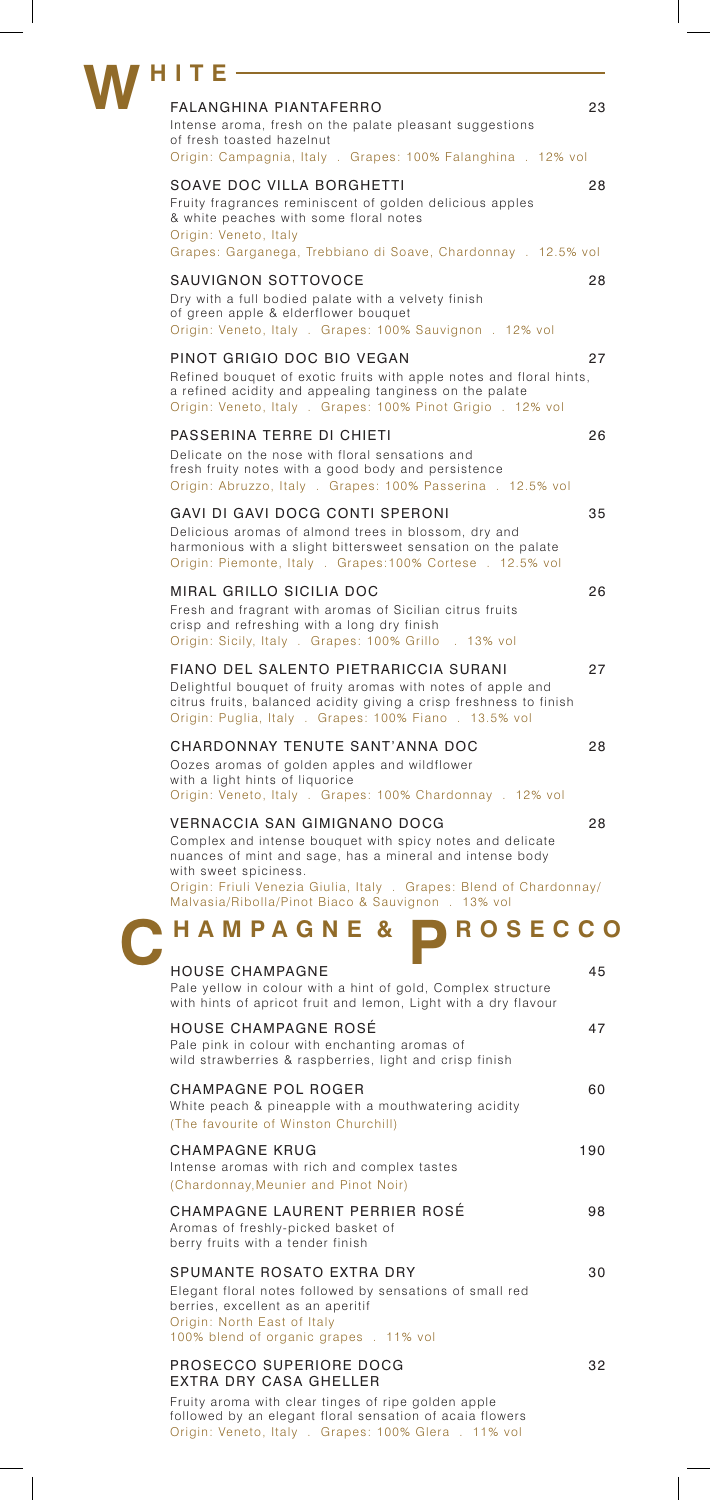| E D |                                                                                                                                                                                                                                                                                                  |    |
|-----|--------------------------------------------------------------------------------------------------------------------------------------------------------------------------------------------------------------------------------------------------------------------------------------------------|----|
|     | PRIMITIVO PIANTAFERRO<br>Ripe fruity notes of plum and blackcurrant jam<br>combined with spicy notes of black peeper & rosemary<br>Origin: Puglia, Italy . Grapes: 100% Primiitivo . 13% vol                                                                                                     | 23 |
|     | MIRAL NERO D'AVOLA SICILIA DOC<br>Complex taste of dried red fruits and berries<br>with a velvety long lasting finish<br>Origin: Sicily, Italy . Grapes: 100% Nero D'avola . 13% vol                                                                                                             | 27 |
|     | <b>MERLOT BIO VEGAN DOC SOTTOVOCE</b><br>Red berry fragrances followed by vanilla and toasted<br>wood note, light tannin with a pleasant dry finish<br>Origin: Treviso, Italy . Grapes: 100% Merlot . 13.5% vol                                                                                  | 28 |
|     | NERO DI TROIA PINATARO<br>Intense aroma of red and black berries with sweet<br>spiced notes, easy to drink nicely balanced tannins and<br>a long refreshing aftertaste<br>Origin: Puglia, Italy . Grapes: 100% Nero D'avola . 13% vol                                                            | 27 |
|     | SALICE SALENTINO DOC<br><b>TOMBACCO ROSSO RISERVA</b><br>An intense and pleasant scent with hints of ripe red<br>fruits, the taste has plenty of body and is also velvety<br>warm with a round full finish<br>Origin: Puglia, Italy<br>Grapes: 90% Negroamaro 10% Primitivo. 14% vol             | 32 |
|     | LACRIMA DI MORRO D'ALBA DOC QUERCIANTICA<br>Origin: Marche, Italy<br>Grapes: 100% Lacrima di Morro D'Alba. 12.5% vol<br>Fruity with hints of strawberry and cherry lightly<br>tannic with light hints of almonds on the aftertaste                                                               | 33 |
|     | PASSO DEL BRICCO PIEMONTE DOC ROSSO<br>Intense and persistent bouquet reminiscent of violets<br>and primroses, good body very harmonious and inviting<br>Origin: Piemonte, Italy<br>Grapes: 40% Nebbiolo 40% Dolcetto 20% Barbera . 13% vol                                                      | 34 |
|     | ALAMOS MALBEC<br>Soft and supple with black raspberry and currant flavours<br>mingled with notes of sweet spice and a touch of leather<br>Origin: Mendoza, Argentina. Grapes: 100% Malbec. 12.5% vol                                                                                             | 34 |
|     | MONTEPULCIANO D'ABRUZZO DOP<br>"VILLA DIANA"                                                                                                                                                                                                                                                     | 29 |
|     | Delicate aromas of small red berry fruits wild cherry<br>and a hint of spice, soft and well balanced tannins<br>Origin: Abruzzo, Italy . Grapes: 100% Montepulciano . 13% vol                                                                                                                    |    |
|     | CHIANTI CLASSICO ROCCA DELE MACIE DOCG<br>Vibrant ruby red colour with fruity hints of light spiciness<br>released by the wood of French oak barrels, full bodied<br>with good aromatic persistency and good structure<br>Origin: Tuscany, Italy<br>Grapes: 95% Sangiovese 5% Merlot . 13.5% vol | 40 |
|     | OSÉ                                                                                                                                                                                                                                                                                              |    |
|     | PINOT GRIGIO BLUSH DELLE VENEZIE DOC<br>Elegant and fragrant with hints of peach and<br>wild raspberry , fresh with a soft clean finish<br>Origin: Veneto, Italy . Grapes: 100% Pinot Grigio . 12% vol                                                                                           | 25 |
|     | ZINFANDEL ROSE STALLIONS LEAP<br>Bursting with ripe aromas of strawberries and raspberries,<br>fresh and long finish<br>Origin: California, USA . Grapes: 100% Zinfandel . 10% vol                                                                                                               | 25 |
|     |                                                                                                                                                                                                                                                                                                  |    |

VIN SANTO ROCCA DELLE MACIE 50ml 4 Italian sweet wine made from dry grapes, the perfect accompaniment to most desserts

 $\overline{\phantom{a}}$ 

 $\overline{\phantom{a}}$